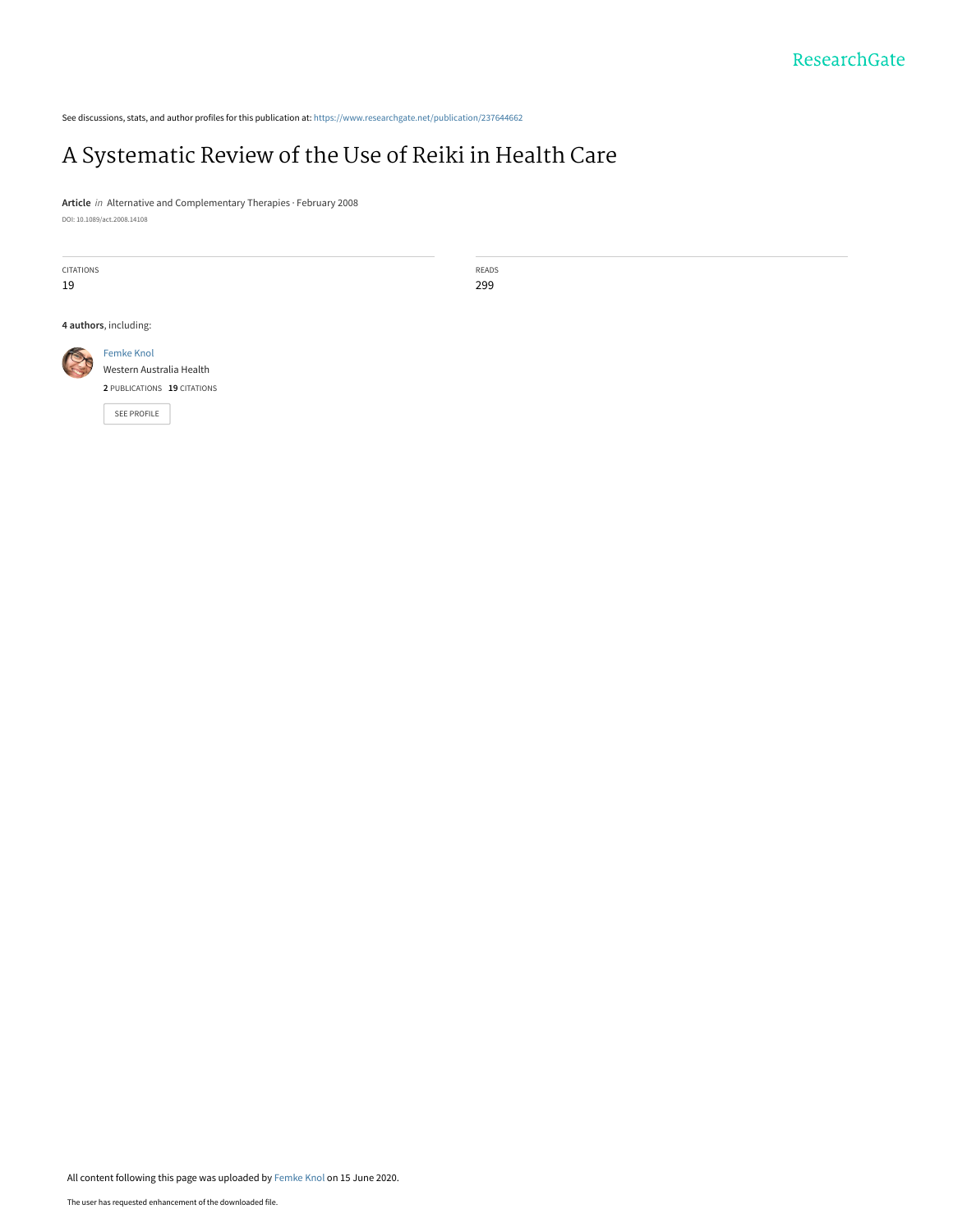# A Systematic Review of the Use of Reiki in Health Care

*Sandy Herron-Marx, Ph.D., Femke Price-Knol, B.N.(Hons), Barbara Burden, M.Sc., and Carolyn Hicks, Ph.D.*

**Reiki** is an ancient Japanese form of healing that was rediscovered and developed by Dr. Mikao Usui in Japan in the late 1800s.<sup>1</sup> Reiki is founded on the notion that an energy flow that supports life exists within all li covered and developed by Dr. Mikao Usui in Japan in the late 1800s. $^1$  Reiki is founded on the notion that an energy flow that supports life exists within all living beings. This energy is known as *ki* in Japan, as *chi* or *qi* in China, and as *prana* in India.3 The word "Reiki" means "universally guided" or "spiritual life energy," and consists of the two Japanese words Rei, which means "the hidden force" or "spiritual," and "*ki*," or "life energy."<sup>3</sup>

When *ki* is reduced or blocked, ill health can occur.<sup>1</sup>

Reiki is based on the concept of manipulating the body's energy field, located around the body, to assist in the healing process. In Reiki healing, the Reiki practitioner channels *ki* to the recipient, bringing about balance in mind, body, and spirit. In this procedure, the Reiki healer most commonly places his or her hands lightly on or just above the patient's body in a series of positions, so as to allow the flow of Reiki to wherever it is most needed. The Reiki practitioner does not "heal" anyone, but rather acts as a channel for the flow and rebalancing of the subject's energy, which is derived from the universe.

Despite the popularity of "touch therapies" such as Reiki, the theoretical mechanisms for their effects are not well understood.<sup>4</sup> There is little scientific "proof" of how or why Reiki works. In 1990, however, a photograph made with Kirlian photography showed a beam of energy or light emanating from a Reiki practitioner's hand while the practitioner was focusing on initializing the flow of Reiki.5 More commonly seen are temperature changes in the hands of the Reiki healer during the treatment.

Independent research by Becker and Zimmerman during the 1980s into what happens during the practice of Reiki revealed that the brain wave patterns of the practitioner and receiver become synchronized in the alpha state that is characteristic of deep relaxation and meditation, but that the waves also pulse in unison with the earth's magnetic field, a phenomenon known as Schuman Resonance. During such episodes, the biomagnetic field around the practitioner's hands is at least 1000 times greater than normal, independently of the practitioner's internal body current.

Reiki is practiced universally. Training for Reiki includes a series of initiations, also called "attunements," by experienced Reiki master teachers. These attunements open the student's channels to facilitate the flow of Reiki for treating oneself as well as others.<sup>7</sup>

Several levels of Reiki practitioner exist, ranging from basic or level I practitioners, who engage in self-treatment or treatment of friends and/or family members, to master teachers, or level III practitioners. After undergoing attunement, the Reiki practitioner learns a series of symbols in a specific sequence, together with visualizations and breathing training, with the aim of concentrating the practitioner's attention and intent. A number of symbols may be used in Reiki to facilitate the flow of energy. Practitioners at higher levels can also direct energy flow to recipients at distant locations.7

Even though Reiki healing can be practiced on any person after level I training, competence in its practice comes with consistent and disciplined self-treatment as well as experience and attunements at higher levels.<sup>8</sup> Where there is no formally accredited Reiki training, such as in the United Kingdom, use of the technique may be unregulated, and its use by suboptimally qualified practitioners may be ineffectual at best and potentially damaging at worst.

The practice of Reiki has seen rapid growth since its introduction in Japan in the 1930s. $4.9$  As with many other complementary and alternative therapies, Reiki is also popular in hospice and palliative care settings in the United Kingdom and United States.<sup>1,10</sup>

These facts and particularly the vulnerable nature of hospice and palliative care populations, make the need for Reiki's regulation and evaluation imperative.

There is a paucity of well conducted research on the effectiveness of Reiki in the health care environment. The research that has been done has tended to concentrate on selective outcomes, such as the physiologic effects of Reiki treatments,<sup>4,11</sup> the relaxing properties of Reiki,<sup>2</sup> pain relief,12 and experiences of Reiki treatments.13,14 Given the claim of Reiki to be a holistic treatment, such research may be considered as excessively narrowly focused and only peripherally relevant. Furthermore, few systematic reviews have been done on the use of Reiki or its overall value within health care, and those reviews that have been done are also narrowly focused and highly specific.<sup>8,15,16</sup>

The more encompassing holistic and highly therapeutic orientation of Reiki would seem to demand greater emphasis on its general effects on the individual, especially in ill health. A systematic evaluation of this would be consistent with the recommendations of the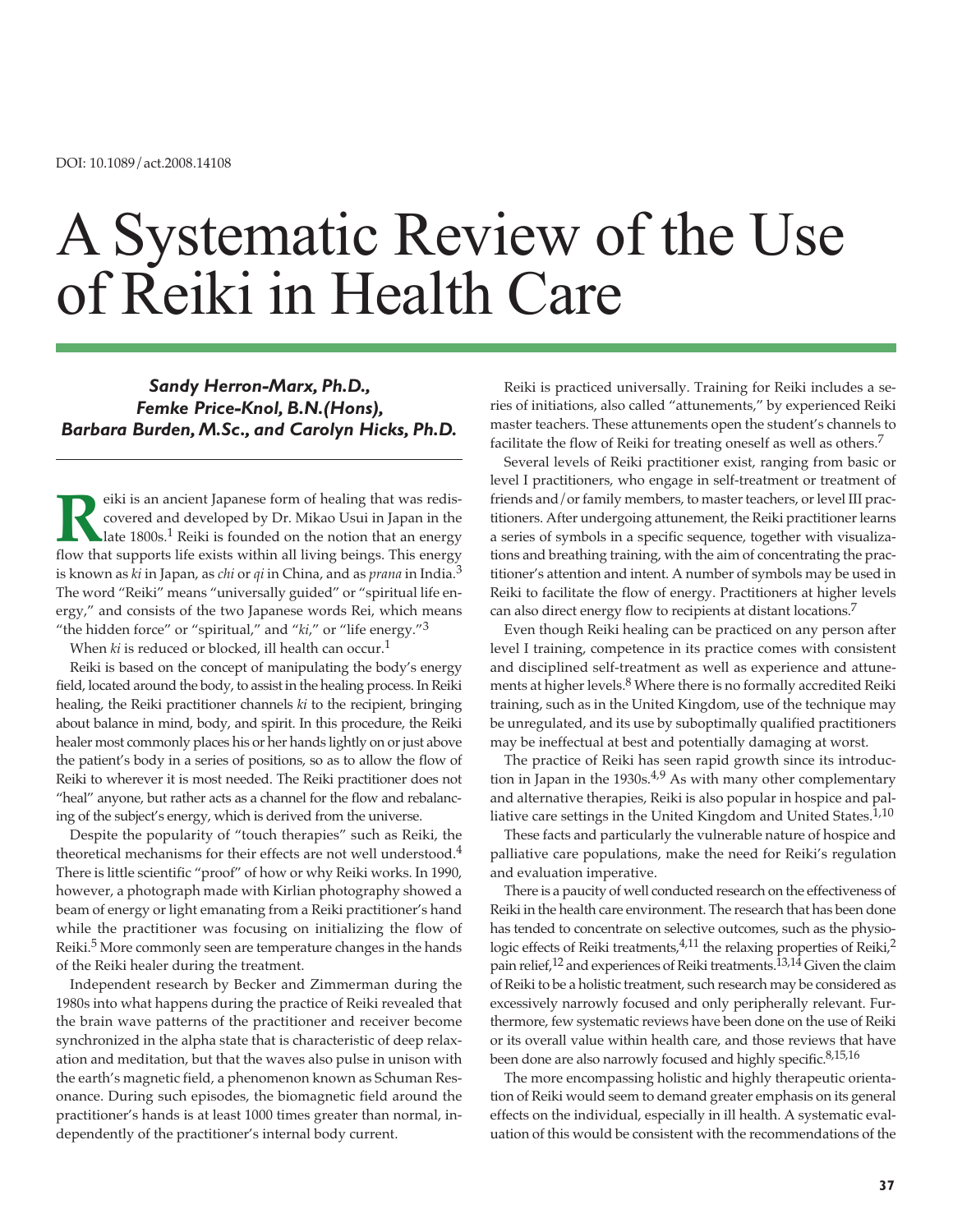#### **Electronic Databases Searched**

| MEDLINE <sup>®</sup>                                                  |
|-----------------------------------------------------------------------|
| <b>CINAHL</b>                                                         |
| <b>EMBASE</b>                                                         |
| PsychINFO                                                             |
| Allied and Complementary Medicine Database (AMED)                     |
| British Nursing Index, MIDIRS, the RCN research database              |
| Cochrane Database of Systematic Reviews                               |
| Database of Abstract of Reviews of Effects (DARE)                     |
| Cochrane Register of Controlled Trials (CENTRAL)                      |
| Cochrane Database of Methodology Review                               |
| Cochrane Methodology Register (CMR)                                   |
| Health Technology Assessment database (HTA)                           |
| NHS Economic Evaluation Database (NHS EED)                            |
| Zetoc                                                                 |
| Complementary and Alternative Medicine and Pain Database<br>(CAMPAIN) |
| Health Management Information Consortium Database (HMIC)              |
| Global Health                                                         |

Reiki Regulatory Working Group (RRWG), an organization comprising the British Complementary Medicine Association (BCMA) and a number of other organizations involved in Reiki in the United Kingdom. The RRWG commissioned the present study in the belief that such an evaluation might identify gaps and trends in the evidence for Reiki, which in turn could help support and inform existing Reiki practice and regulation of training and practice in this healing technique, and direct the commissioning and development of future research in Reiki.

#### **Purpose of the Study**

The main purpose of the study was to determine what the national and international evidence reveals about the use of Reiki in health care. The study was designed as a systematic review of the available literature on Reiki, with extraction of all papers presenting primary research on its use in health care. Two chief independent assessors (S.H-M. and F.P-K.) conducted this systematic review over a 12-month period in 2005 and 2006. Specific data collected in the review included the: (1) aims and health care focus of the research and the country in which it was conducted; (2) professional group(s) involved in the research; (3) designs, samples, and methods used in each research study; (4) Reiki technique used and the duration and frequency of treatment, and level of expertise of the practitioner; and (5) outcomes of the research. Studies were also reviewed for the recommendations the researchers made for development of the practice of Reiki, its adoption and the scope of its use, and future research in Reiki.

### **Methods**

#### *Search Strategy*

Studies were identified through a combination of searches of electronic databases (see box entitled Electronic Databases Searched) and supplementary searches including purposive manual searching of journals and citations (see box entitled Journals and Citations Searched), searches of Internet sites for associations and foundations related to Reiki (see box entitled Reiki-Associated Associations and Foundations Searched), and direct communications with experts and relevant organizations involved in Reiki. Global Health Search engines such as Ovid and Blackwell Synergy were used to identify other data sources, and Google Scholar was also searched. Project reports, unpublished doctoral dissertations, and other literature not generally available on Reiki were identified through the System for Information on Grey Literature in Europe (SIGLE), the National Research Register, Dissertation Abstracts, and the Social Science Information Gateway (SOSIG). The box entitled Terms Used in Search of Studies of Reiki for review lists the words/terms used in the search. These evolved as the search progressed, with the searched areas being recorded and tracked against each search term to ensure reproducibility and avoid omissions and overlaps in the search strategy.

#### *Inclusion and Exclusion Criteria*

In order to be selected in the initial process, a study had to (1) represent primary research; (2) involve any research methodology, including randomized, qualitative, and other methodologies, and any research method, including interview-based, questionnairebased, and other methods; (3) be reported in English; (4) have been conducted in any sector or area of health care, including a national health service/program, private care, or voluntary care; (5) have been conducted by any professional health care group; and (6) have been based on funded or nonfunded research.<sup>17</sup> Studies were excluded if they were based on (1) the use of Reiki in social care, which in the United Kingdom is not funded through the National Health Service; (2) the use of Reiki on animals; (3) Therapeutic Touch; (4) Healing Touch; or (5) the use of Reiki on healthy subjects except for investigation of the physiologic or other scientific aspects of Reiki.

#### *Selection Framework*

The selection of studies for the review was done in four stages. In the first stage, one of the two chief investigators (F.P-K.) conducted an independent examination and review of the titles and abstracts of all studies with potential for inclusion in the review, using the inclusion and exclusion criteria described above. This investigator discussed the selected items with the second chief investigator (S.H-M.), and retrieved full-text papers. These were then independently assessed for inclusion and the outcome was recorded. Because studies were not identified on the basis of methodology or method, a combination of quality assessment criteria was used to establish a threshold of acceptability for the research of studies. The criteria used for qualitative studies were those listed by May and Pope.<sup>18</sup>

The criteria for inclusion of experimental, observational, cohort, case-control, and case-series studies were the checklists published by the Centre for Reviews and Dissemination Quality Assessment.<sup>19</sup> Studies that presented insufficient information for an assessment of quality were discarded. Only studies, for which the two chief investigators were in agreement, on a simple "Yes/No" basis, were selected for inclusion in the review. No further quality assessment of the included studies occurred.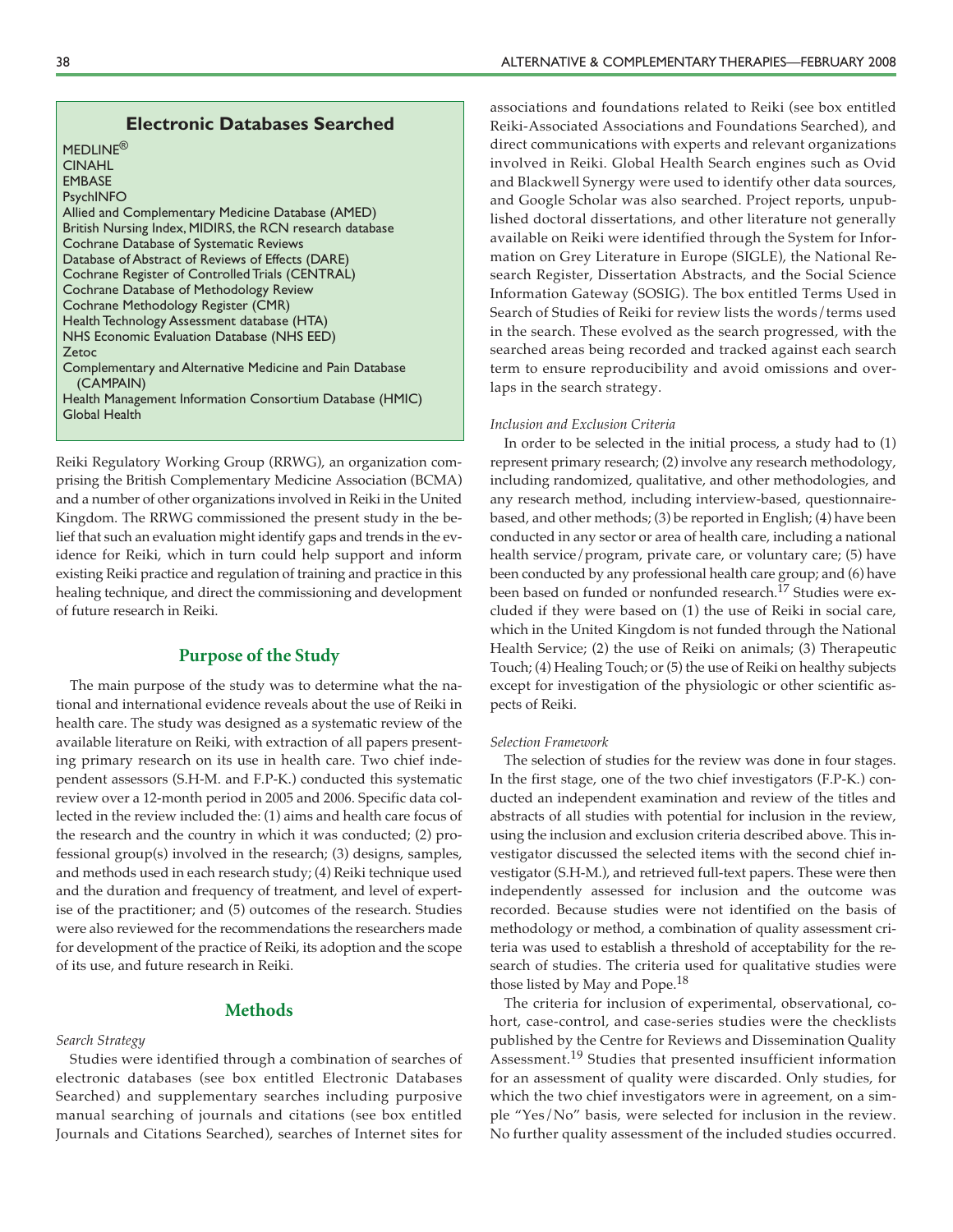#### **Findings**

Twenty-four (24) electronic databases were searched, with 1321 papers identified as potentially suitable for inclusion in the review. Of these, 111 were initially selected, to which the supplementary search added a further 15 studies that were identified as potentially suitable. Abstracts for these 126 studies were retrieved and further reviewed, with 20 of the studies then being excluded. Full-text articles for the remaining 106 studies were retrieved, with further examination leading to the exclusion of 96 of the studies on the basis of the criteria given earlier. The remaining 10 studies were included in the review.

#### *Included Studies*

We found no previous systematic or structured reviews of Reiki in health care, although we did find a review of the available research on Reiki in general<sup>5</sup> and two systematic reviews of its use in distant healing, in which the practitioner focuses on a distantly located patient, using Reiki symbols and the patient's name (and possibly also a picture of the patient) to assist healing.15,16

Research on the use of Reiki has been undertaken in the areas of surgery,<sup>12</sup> chronic illness,<sup>20</sup> neurology,<sup>21</sup> stroke rehabilitation,<sup>22</sup>

*In patients with advanced cancer, Reiki reduced pain over a 4-day period, as well as improving quality of life over a 7-day period.*

cancer care,\* cancer pain,23,24 and mental health.25–27 One study was undertaken in the voluntary sector<sup>25</sup> and two in private health care.<sup>26</sup>

The professional groups that tended to conduct research on the effects of Reiki were organizations for nurses,  $23,24$  psychologists,  $20$ mental health professionals, $^{27}$  medics, $^{21}$  rehabilitation professionals,22 and cancer care professionals.\* Several studies did not specify this information.12,25,26

Among the papers that were reviewed, research into the use of Reiki in health care took place in the United States of America,<sup>12,20,22,26,27</sup> Canada,<sup>23–25</sup> India,<sup>21</sup> and Australia.\* No research on Reiki in the United Kingdom was deemed suitable for inclusion in the final review. Experimental,<sup>12</sup> quasi-experimental,<sup>22</sup> cohort-study,<sup>20,24,26</sup> and case-series<sup>21,23,25,27,\*</sup> designs were used in the studies included in the review. Data-gathering methods tended to consist of questionnaires or visual or analogue scales. None of the included studies used interviews or focus groups to gather data.

# **Journals and Citations Searched**

*Alternative Therapies*

*The Journal of Alternative and Complementary Medicine Complementary Therapies in Medicine Alternative & Complementary Therapies Complementary Therapies in Clinical Practice and Holistic Health British Medical Journal Holistic Health Practitioner International Journal of Palliative Nursing Holistic Nursing Practice Journal of Holistic Nursing and Advances*

The aims of the research in the reviewed studies varied enormously and ranged from the use of Reiki in poststroke rehabilitation to its effects on pain after surgical removal of molar teeth<sup>12</sup>; on pain in chronically ill patients<sup>20</sup>; in reducing pain and the use of analgesic agents and improving the quality of life of advanced cancer patients<sup>23,24</sup>; on changes in pain, fatigue, nausea, breathing, and sleeping in cancer patients\*; on changes in the isoprenoid pathway with Transcendental Meditation<sup>TM</sup> and Reiki healing practices in seizure disorders in epilepsy<sup>21</sup>; and on survivors of child sexual abuse<sup>25</sup>; on the effects of Reiki as compared to touch on symptoms of depression and stress<sup>26</sup>; and on the use of Reiki and psychotherapy in patients receiving longterm care for mental health.<sup>27</sup>

Three (3) of the reviewed studies<sup>20,22,26</sup> used placebo Reiki to minimize the suggestive effect of Reiki and the effects of therapists' time and attention on patients who had never previously had Reiki treatment, and to ensure that the effective element of the treatment was Reiki and not simply physical touch. The placebo consisted of the use of lay assistants who had been trained in Reiki I but had not been attuned in Reiki.<sup>20,22</sup> In two of these studies neither the patients nor the lay assistants were aware of the lack of attunement. In the third study the participants believed that all of the subjects would receive distance Reiki healing.26 Authentic Reiki treatment with full attunement was offered to all participants and Reiki practitioners at completion of the 3 studies.

Some of the papers selected for review did not identify full details of the Reiki intervention used, $23$  but most of the studies attempted to list the duration of treatment, type of treatment, and level and training of the practitioner. Duration of Reiki was reported to be 15 minutes or more.12,24,26 Several papers did not state the duration of intervention.21,27 The course of Reiki treatment varied from a few sessions within a 1-week period<sup>20,24</sup> to 1 treatment every 9 weeks.<sup>25</sup>

The type of treatment ranged from the *Usui* system of Reiki, which is the most widespread style of Reiki treatment,<sup>22,24</sup> to Reikilike hand healing, which was not described in further detail,<sup>21</sup> and distance healing.<sup>12</sup> Several studies used direct physical touch on participants,  $22,24,26$  and 1 study reported no direct physical touch.<sup>20</sup> Various studies reported using a number of specific hand placements.20,22,24,26

The level of expertise of the Reiki practitioner varied from Reiki Master<sup>20,22,24,26</sup> to Reiki practitioner at level II.<sup>26,27</sup> In 1 study, Reiki was performed by Reiki practitioners of level I as

<sup>\*</sup>Popescu A. SCGH Brownes Cancer Support Centre Patient Care Report. Unpublished report. Perth, Australia, 2002.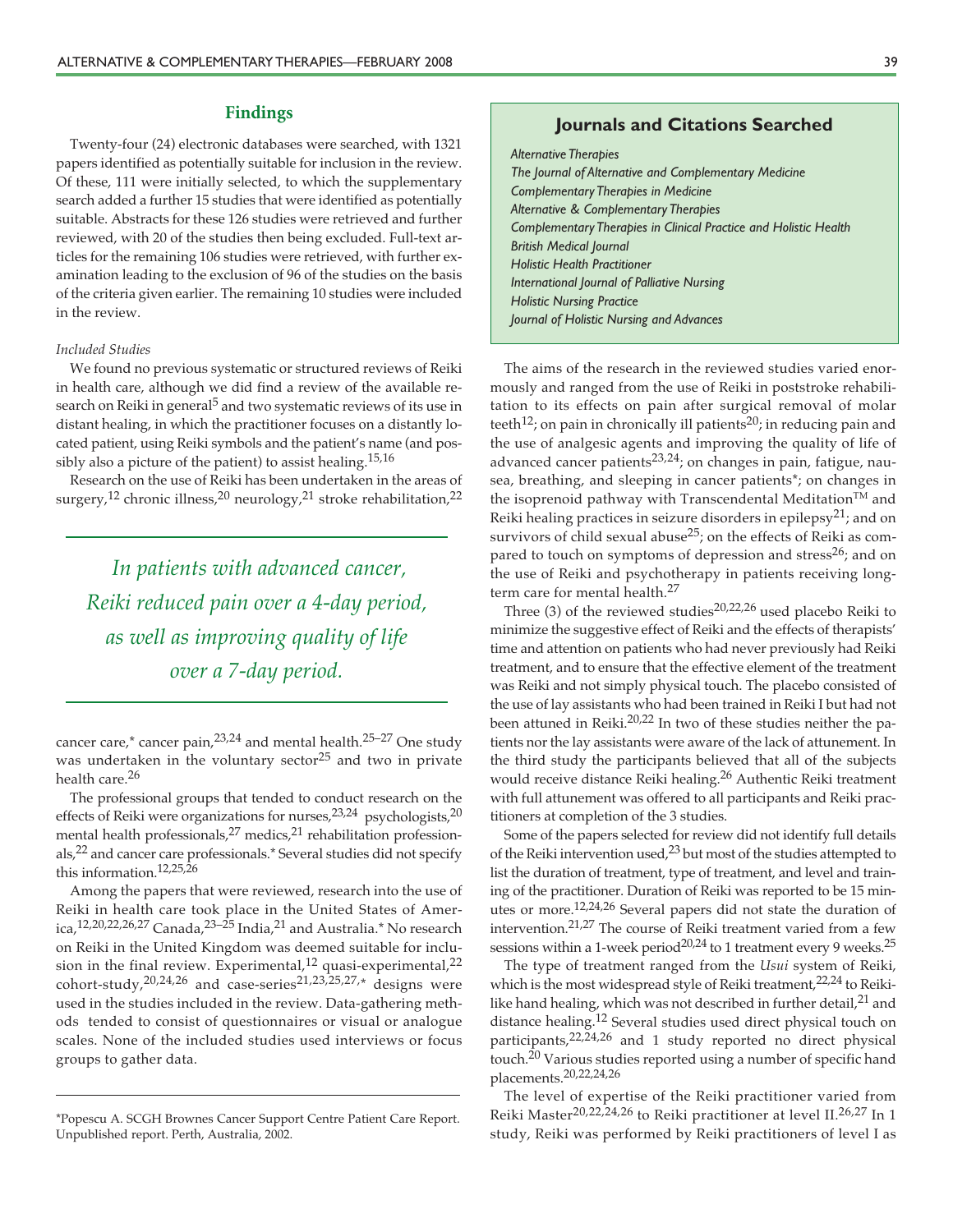# **Reiki-Associated Associations and Foundations Searched**

Royal College of Nursing Prince of Wales' Foundation for Integrated Health Reiki Regulatory Working Group British Complementary Medicine Association Embody: Complementary Therapists Association Federation of Holistic Therapists Independent Professional Therapists International UK Reiki Federation UK Reiki Alliance Reiki Healers and Teachers Society Reiki Association in the United Kingdom Reiki Alliance International House of Reiki International Centre for Reiki Training International Association of Reiki Professionals Tera-mai Reiki and Seichem Healers Association Canadian Reiki Association Reiki and Seichem Masters

a comparison to treatment by a Reiki Master.<sup>23</sup> However, several studies did not state the level of expertise of the practitioner.12,21,25

With regard to study outcomes, Wirth et al. suggested that Reiki may significantly reduce postoperative pain after tooth extraction.<sup>12</sup> In patients with advanced cancer, Reiki reduced pain over a 4-day period, as well as improving quality of life over a 7-day period.<sup>24</sup> Shore demonstrated that after 6 weekly sessions of Reiki, symptoms of depression, hopelessness, and stress were reduced<sup>26</sup> with effects that were reported to last for at least 1 year. MacDermott and Epstein suggested that Reiki is effective in improving quality of life as well as improving sleeping and eating habits and reducing anxiety and body pain in survivors of child sexual abuse.<sup>25</sup> Dressen and Singh indicated that Reiki could be effective in reducing pain, depression, and anxiety in chronically ill patients,<sup>20</sup> and Popescu found that Reiki treatments reduced pain, fatigue, and nausea.\*

However, Shiflett et al. stated that Reiki was ineffective in functional recovery during rehabilitation from subacute stroke.<sup>22</sup>

#### *Excluded Studies*

Some interesting trends in the use of Reiki were identified in the studies excluded from review, and do have some contextual relevance to our findings. In general, these studies suggest that (1) Reiki is practiced on healthy subjects rather than in the health care environment or in patient groups<sup>13,28,29</sup>; and (2) in terms of Reiki's physiologic effects, Reiki improves the relaxation and immune responses, reduces anxiety, and reduces heart rate, and diastolic and systolic blood pressure.4,30–32

Anecdotal evidence suggested that Reiki can reduce stress preoperatively, decrease recovery time, decrease use of analgesia, and reduce hospital length of stay following surgery<sup>33–</sup>  $37$ ; reduce stress $38-40$ ; reduce fatigue and improve coping ability in patients with myalgic encephalomyelitis (ME) $4\overline{1}$ ; reduce pain and improve comfort and quality of life in palliative care $42,43$ ; and aid relaxation in patients with human immunodeficiency virus (HIV) infection/acquired immune deficiency syndrome (AIDS).<sup>45,46</sup> No anecdotal evidence was found to suggest that Reiki can harm recipients, although this is unsurprising given the tendency of journals to publish reports with positive findings.

#### **Discussion**

The review revealed a corpus of methodologically sound research into Reiki, generally supporting the conclusion that it can have a positive effect on health. Most of the evidence for this focuses on the impact of Reiki on human physiology, the experience of Reiki for both the therapist and the client, Reiki as a complementary and alternative therapy, and the professionalization of Reiki. Substantial anecdotal evidence for Reiki also exists. However, most of the empirical research on Reiki involves healthy volunteers, with little evidence derived from its use on specific patient groups within a health care environment.

Research on Reiki has been conducted in a variety of clinical settings, mainly in fields of physical health care (e.g., surgery, chronic illness, and cancer care), with a few studies of Reiki's effects on mental health. Yet the present review may not give an accurate picture of the extent of Reiki practice in health care. Thus, for instance, Reiki treatment is offered to patients undergoing cardiac rehabilitation at some hospitals in the United Kingdom (e.g., Worcestershire Acute Hospitals NHS Trust), but no documented research is available about this service.

As a treatment technique, Reiki is not linked with any specific professional group. A range of health care professionals, from nurses to psychologists, have undertaken research on the use of Reiki in health care, suggesting that Reiki is widely used by different health care professionals in a variety of health care settings. However, it is essential that increasing numbers of practitioners of Reiki become more involved in research on this technique to ensure that its practice is evidence-based. This is especially important in view of the often-unregulated nature of Reiki applied to vulnerable patient groups. In this regard, Kelner and colleagues reported some Reiki practitioners as having found conventional health care practices to be inappropriate for their own, individual use.<sup>46</sup>

Among the interesting methodological aspects of the studies included in our review was the use of Reiki as a placebo. It has been argued that this use of Reiki is not possible, since patients would be aware of not undergoing Reiki<sup>28</sup> and it has been suggested<sup>5</sup> that Reiki practitioners, once given attunement or initiation by their teachers, cannot provide sham versions of energy healing. This was overcome by training lay assistants to level I of Reiki practice without attunement, which is the crucial part of Reiki training. Several studies have shown placebo Reiki treatments to be effective<sup>20,22,26</sup> and have suggested that the consequences of Reiki are not due to physical touch but to the effects of Reiki healing. Much research exists on physical touch in health care, with reported benefits including calming and comforting effects,<sup>47</sup> and it is these effects that need to be distinguished from Reiki. All use of placebos demands ethical consideration with regard to participants' human vulnerability.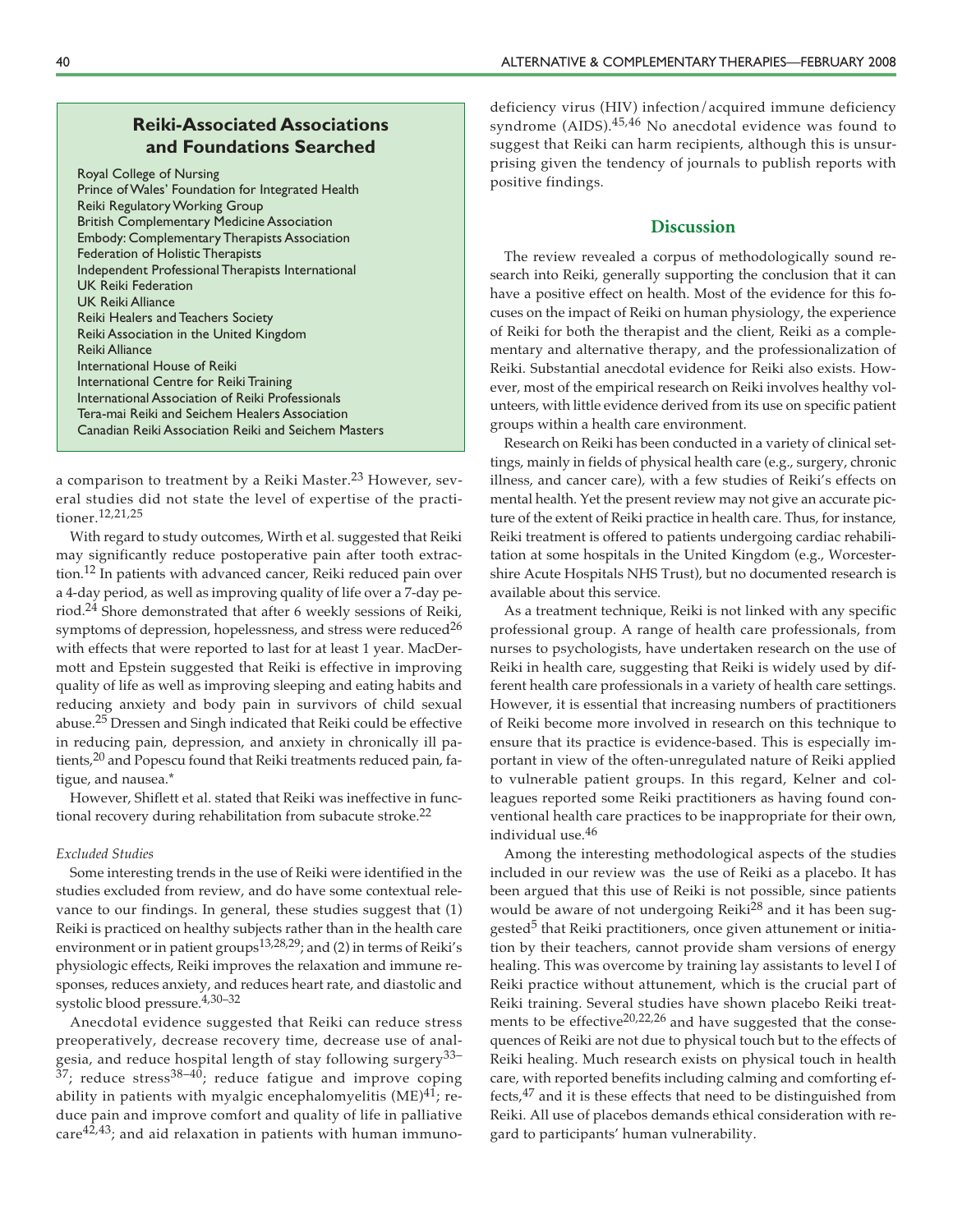Sampling may have been biased in many of the studies selected for review, since recruitment often depended on subjects' desire to be part of a study.24–26

The lack of random selection and treatment allocation could also conceivably influence results, since participants seeking to derive beneficial effects of an intervention are likely to create demand characteristics for themselves that obscure the real effects of the intervention. Another issue in the studies reviewed was sample size, which was typically small ( $N = 21-50$ ), thereby compromising the statistical power of the studies. While the available research on Reiki is often exploratory, it is nonetheless the case that the findings would have greater validity if derived from larger and ascertainably randomly selected samples.

The wide methodological variation in the studies examined in the review—in purpose or focus of Reiki use, type of Reiki treatment given, and duration of treatment sessions and courses of treatment, to consider but a few variables—makes comparison of their findings impossible.

Worthy of particular comment is the range of individual treatment times found in our review, which ranged from 15 minutes to 1.5 hours. While this probably reflects the reality of practice of Reiki, whose use is patient-centered and holistic, it is conceivable that short treatment sessions (e.g., ~15 minutes) may be too short for full and effective treatment. Furthermore, some studies provided Reiki therapy for as little as 1 week, while others provided it for 6 weeks. Because it has been suggested that the effects of a Reiki treatment last for 2–3 days and are cumulative, $24$  greater methodologic rigor and outcome comparability are likely to be achieved by standardizing the timing of the evaluations across studies. Of further interest was the finding by Shore and colleagues of a reduction in symptoms of depression and stress when measurements were made a year after the last Reiki treatment.<sup>26</sup> Their study included 45 subjects, each treated over a 6-week period with Reiki sessions lasting 1.5 hours. While this long-term effect of Reiki may simply reflect the normal recovery process, it may also be a direct effect of therapeutic intervention, since anecdotal evidence suggests that Reiki can have a life-changing spiritual effect. Further research is needed to establish the duration of effects of Reiki.

It also appears that the type of treatment given depends on the training and philosophical/theoretical orientation of the Reiki practitioner. This may not be problematic in practice, but it is problematic in research into a procedure or process where interventions need to be identical or at least very similar to ensure reliable results of a review such as ours. Furthermore, assurance of the clinical effectiveness of Reiki may mean that its practice needs to be standardized, which in practical terms would mean regulation of its professional use, training, and education.

#### *Recommendations for Reiki Research and Practice*

Although previous research on Reiki has not necessarily focused on its use in health care, the spectrum of evidence suggests that it has potential as a treatment modality for health care and also as an adjuvant therapy. Our review indicates the need for more research in order to establish a rigorous evidence base for Reiki practice. Such research should be conducted in all areas of health care in which Reiki is practiced, and should examine the

# **Terms Used in Search of Studies of Reiki for Review**

Reiki **Healthcare Energy Healing Surgery** Non-procedural Touch Palliative Care Vibrational Healing **Older Adult** Complementary Therapies Adult Alternative Therapies Children Vibrational Medicine **Disability** Integrated Therapies **Learning Disability** Integrated Health Mental Health

impact of Reiki standardized according to type, frequency, duration, and other aspects of Reiki on large, matched sample groups, with use of a control group whenever possible, and over extended periods. Much prior research has tended to concentrate on the efficacy of Reiki healing evaluated against a range of measurable clinical outcomes. Although this is important for research on Reiki in health care, more patient-focused investigations are needed to assess the experiential facets of Reiki therapy. Albeit the randomized controlled trial is the current "gold-standard" method for generating valid empirical results in health care research, the holistic nature of Reiki suggests a need to incorporate qualitative methods, such as Q methodology, a methodology based on factor analysis and which draws on the strengths of both qualitative and quantitative methodologies for studying subjective experience, for capturing the experiential aspect of Reiki.<sup>48</sup> In any event, studies of Reiki need to involve collaborations between caregives, patients, and differing health care groups to ensure that their results reflect health care needs.

It is difficult to make recommendations about the practice of Reiki on the basis of the limited evidence provided by a single review such as ours. However, it clearly emerges that all Reiki practice needs to be evidence-based, especially given the unregulated nature of its practice and the widely varied patient groups on whom its use is typically focused. Insufficient attention has been given to where, when, and how Reiki can be used in health care and who practices it, but in an increasingly litigious culture, it would seem to be a minimum condition that practitioners of Reiki satisfy stipulated training criteria, especially if people are to practice within health care settings. In the United Kingdom, the RRWG has taken steps toward voluntary self-regulation among practitioners of Reiki, and recommends that all of its practitioners be trained to Reiki level II and be able to demonstrate evidence of ongoing clinical experience and continuing professional development in order to practice on the public.

# **Conclusion**

Our review demonstrates that Reiki has potential as both a treatment modality and an adjunct therapy in health care. However, further research is needed to establish a rigorous evidence base as a platform for the practice of Reiki. This research should be done in all areas of health care in which Reiki is practiced, and should examine its effect on large, matched patient groups over extended periods, using a Reiki intervention standardized according to type, frequency, and duration of